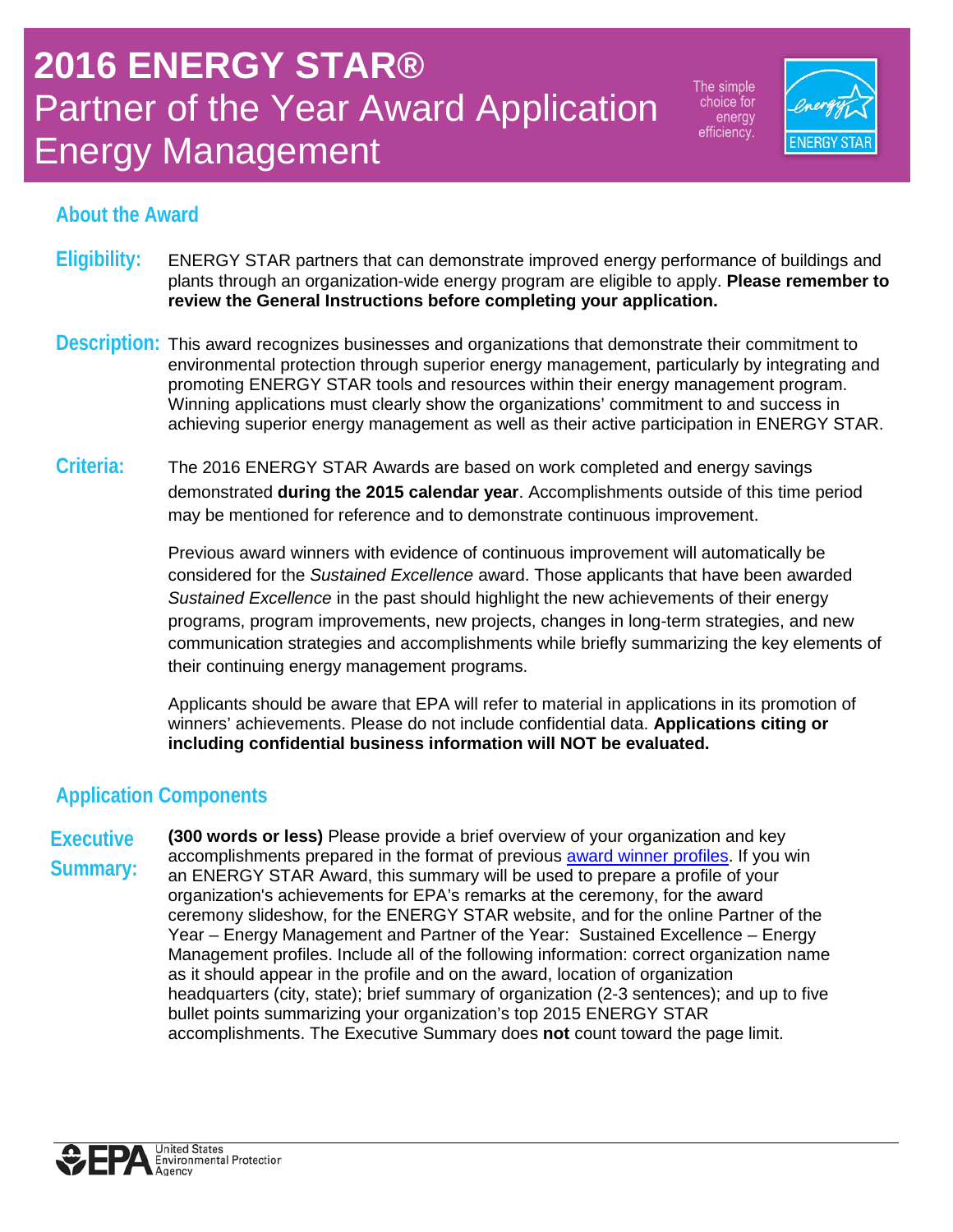The simple choice for energy efficiency.



#### **Narrative:** The narrative consists of three sections:

#### **Section 1 – Energy Management Practices**

- A. POY Energy Program Assessment
- B. Narrative response

#### **Section 2 – Communication Strategies**

- A C. Narrative response
- D. Samples of creative work that includes ENERGY STAR

#### **Section 3 – Demonstration of Energy Savings**

- A. Building Partners Summary of results from POY report generated in Portfolio Manager and savings equivalency statement
- B. Industrial Partners Completed savings table, summary of results, and savings equivalency statement

The narrative must be no longer than **nine pages** and use a minimum of 11-point black font. Margins should be no less than 1" on all sides. Pages that exceed the limit will not be evaluated.

- **Supporting (Optional)** Applicants are encouraged to submit electronic copies of supplemental **Files:** materials that support the application as long as they are clearly referenced within the application. Supplemental materials will **not** count toward the nine-page limit, but **must be directly relevant to energy management and/or ENERGY STAR**.
- **Scoring:** The application is scored on a 100-point scale, and the weight of each section is provided below. Note that you should provide **a detailed description of your 2015 accomplishments** demonstrating how the required criteria have been met.

#### **Section 1 – Energy Management Practices 35 points**

This section of the application focuses on the practices employed by your organization to manage and reduce energy use. These include long-term strategies, management practices, innovative technologies, cost-effective upgrades, data-driven enhancements to systems or processes, or other practices implemented at the corporate or organization level to improve performance.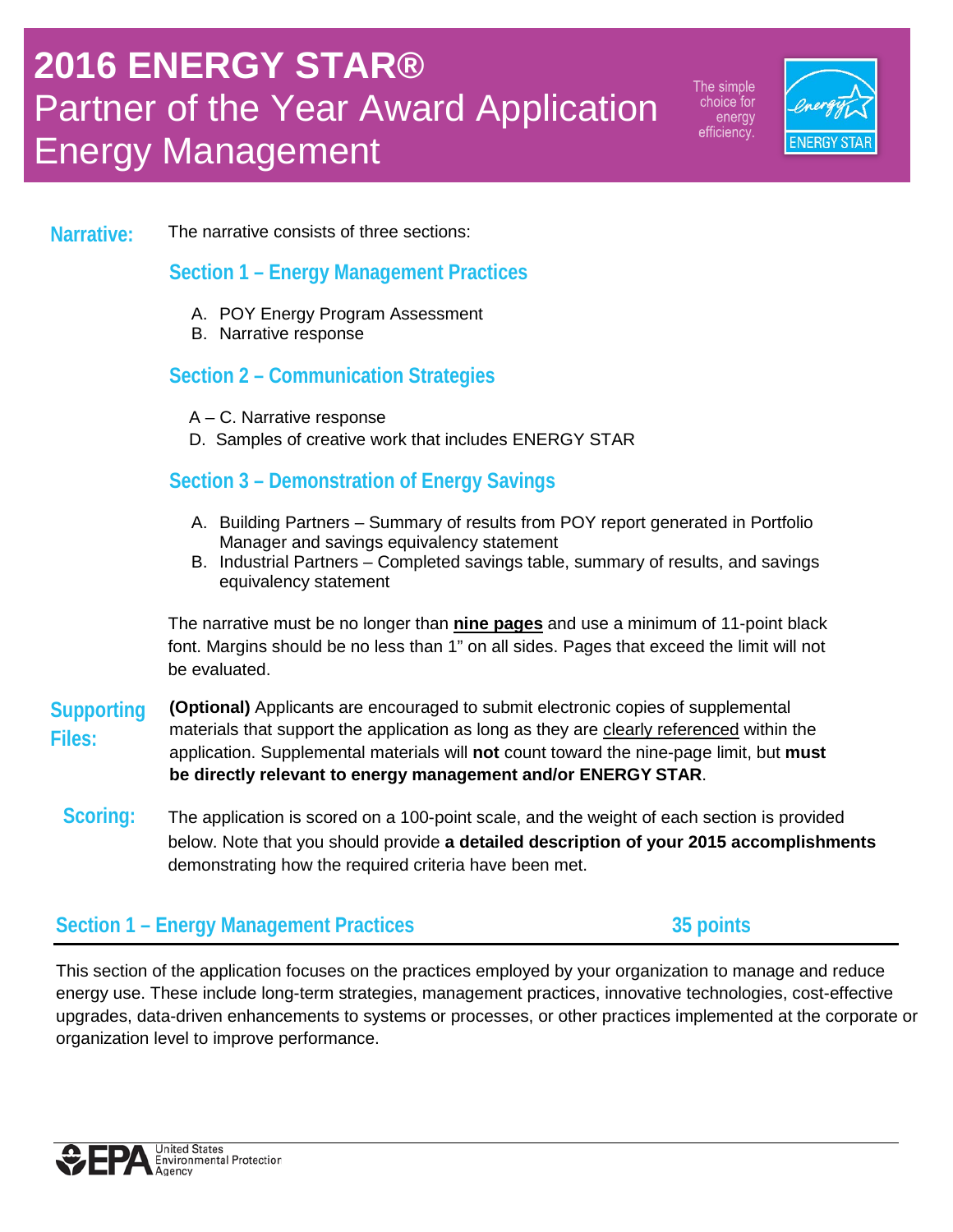The simple choice for energy efficiency.



- A. Please download and complete the [ENERGY STAR Partner of the Year \(POY\) Energy Program](http://www.energystar.gov/assessprogram)  [Assessment.](http://www.energystar.gov/assessprogram) This simple table compares your program to the ENERGY STAR Guidelines for Energy [Management.](http://www.energystar.gov/buildings/about-us/how-can-we-help-you/build-energy-program/guidelines) You are not required to have every measure implemented to be eligible for an ENERGY STAR Award. Please copy and paste the completed table at the end of your narrative. This table DOES NOT count toward the 9-page limit.
- B. Discuss 2015 key projects and initiatives that have led to your energy program's success. Please address the following within your response:
	- How did you integrate ENERGY STAR into your energy management program?
	- How have ENERGY STAR best practices, recognition opportunities, and [tools and resources](http://www.energystar.gov/buildings/tools-and-resources) contributed to your program's achievements?
	- What actions are you taking to continue to enhance your energy program?
	- Are there any new elements of your energy program you would like to highlight?

## **Section 2 – Communication Strategies 35 points**

This section of the application focuses on how you used communications to support and promote your energy management program and enhance your partnership with ENERGY STAR. Please note that past ENERGY STAR Award winners excel beyond a simple list of outreach tactics. Their communications plans are strategic, integral components of their corporate energy management programs.

- A. Please describe your organization's communication strategies for promoting energy efficiency with ENERGY STAR to *internal audiences* (i.e., those within your organization, such as employees, senior leadership, students, etc.), how you implemented your strategy, and the 2015 results. Address the following in your response:
	- **Goals of the outreach:** What were the goals for your outreach efforts to internal audiences?
	- **Target audiences:** Which internal audiences did you target and why?
	- **Metrics:** What metrics did you identify to track to measure your success? (e.g., web stats, collateral distributed, number of attendees at an energy fair, etc.)
	- **Tactics and materials:** What tactics and supporting materials did you use to implement your strategy and reach your target internal audiences? For example:
		- o Producing and distributing print or electronic materials about energy efficiency that feature ENERGY STAR
		- o Creating content on your organization's internet or intranet about your ENERGY STAR efforts and energy efficiency education
		- o Hosting energy fairs or other energy efficiency-related events<br>
		o Developing competitions, incentives, or recognition programs
		- Developing competitions, incentives, or recognition programs and related materials that leverage ENERGY STAR tools and resources
	- **2015 accomplishments, including measured results:** What did your communications achieve in 2015? How many people did you reach? Examples of measured results include:
		- o Email newsletters with energy-saving tips: sent to 7,500 people monthly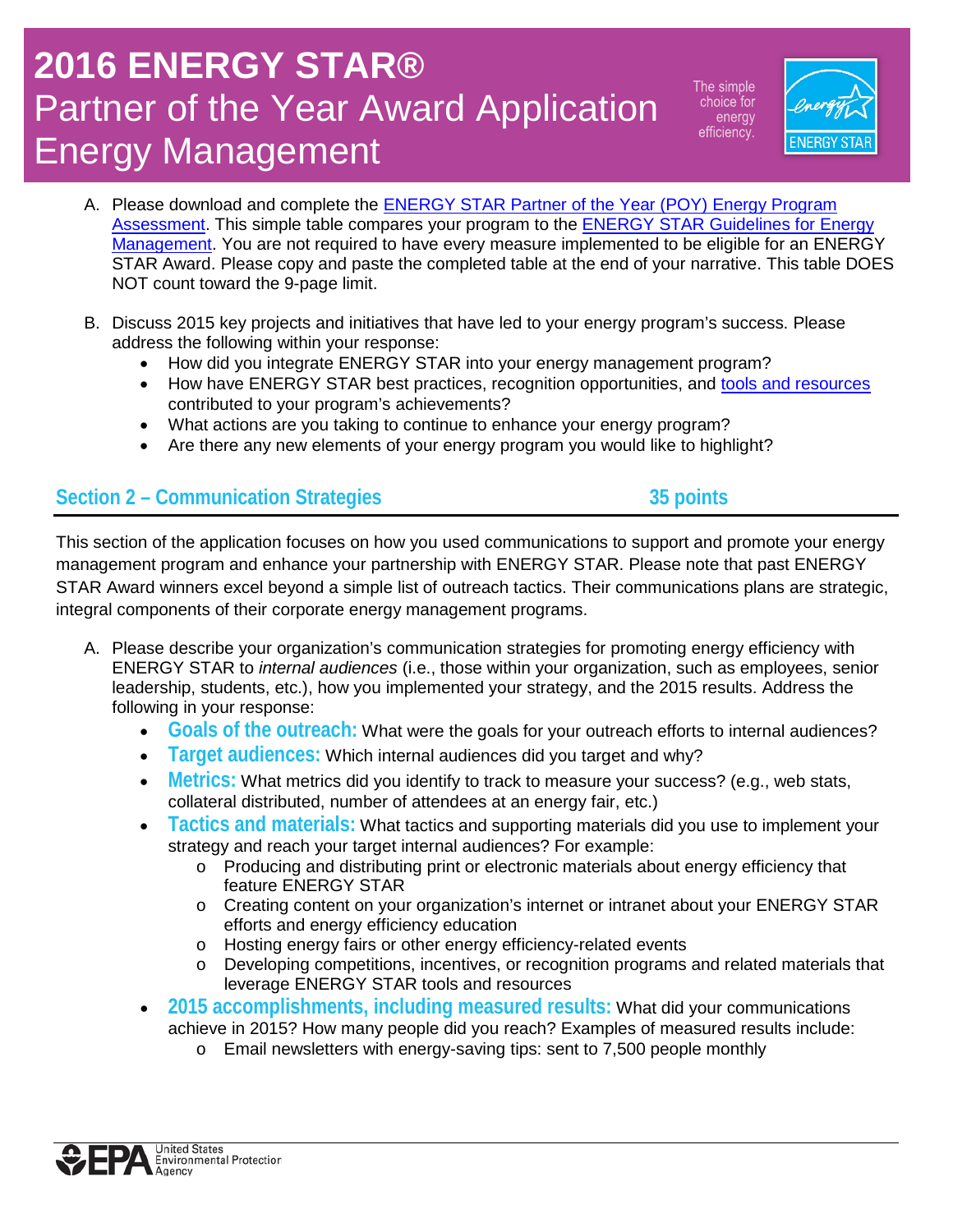The simple choice for energy efficiency.



- o ENERGY STAR booth at energy fair: visited by 2,200 people
- o Energy champions trained: 342 people
- B. Describe your organization's communication strategies for promoting energy efficiency with ENERGY STAR to *external audiences* (i.e., those outside your organization, such as tenants, customers, shareholders, community members, suppliers, industry peers, etc.), how you implemented your strategy, and the 2015 results. Please address the following within your response:
	- **Goals of the outreach:** What were your goals for your outreach efforts to external audiences?
	- **Target audiences:** Which external audiences did you target and why?
	- **Metrics:** What metrics did you identify to track to measure your success? (e.g., web stats, social media engagement, printed impressions, audience size for newsprint articles, email open rates, etc.)
	- **Tactics and materials:** What tactics and materials did you use to implement your strategy and reach your target external audiences? For example:
		- o Sharing news of your ENERGY STAR achievements, including story placements by major news outlets, advertisements, and press releases
		- o Helping to spur additional energy savings at the local and/or national level by engaging external organizations
	- **2015 accomplishments, including measured results:** What did your communications achieve in 2015? How many people did you reach? Examples of measured results include:
		- o Outdoor billboard advertising: 2,700,000 impressions
		- o Web pages about ENERGY STAR partnership: 32,774
		- o Online Facebook promoted ads: est. 12,500,000 impressions
		- o Twitter engagement: 32 tweets mentioning @EnergyStar, @EnergyStarBldgs or an ENERGY STAR-related hashtag; 325 retweets reaching an estimated audience of 2,000,000
- C. Describe your participation in ENERGY STAR recognition activities such as:
	- Certifying eligible buildings and plants as ENERGY STAR on an annual basis
	- Displaying the ENERGY STAR prominently at certified buildings and plants
	- Submitting full profiles for all certified buildings and plants
	- Achieving Designed to Earn the ENERGY STAR for new commercial building designs
	- Achieving the ENERGY STAR Challenge for Industry for manufacturing sites
	- Participating in the ENERGY STAR National Building Competition
	- Participating in local or regional ENERGY STAR-related programs
	- Helping to develop ENERGY STAR success stories
- D. Please provide samples of your work, such as advertisements, news stories, posters, articles, press releases, photos of the ENERGY STAR decal/ flag/ banner in prominent locations, and other creative materials. In particular, please highlight any shareable online content, such as videos, social media activity, dedicated web pages, energy-saving guidance promoted online, etc.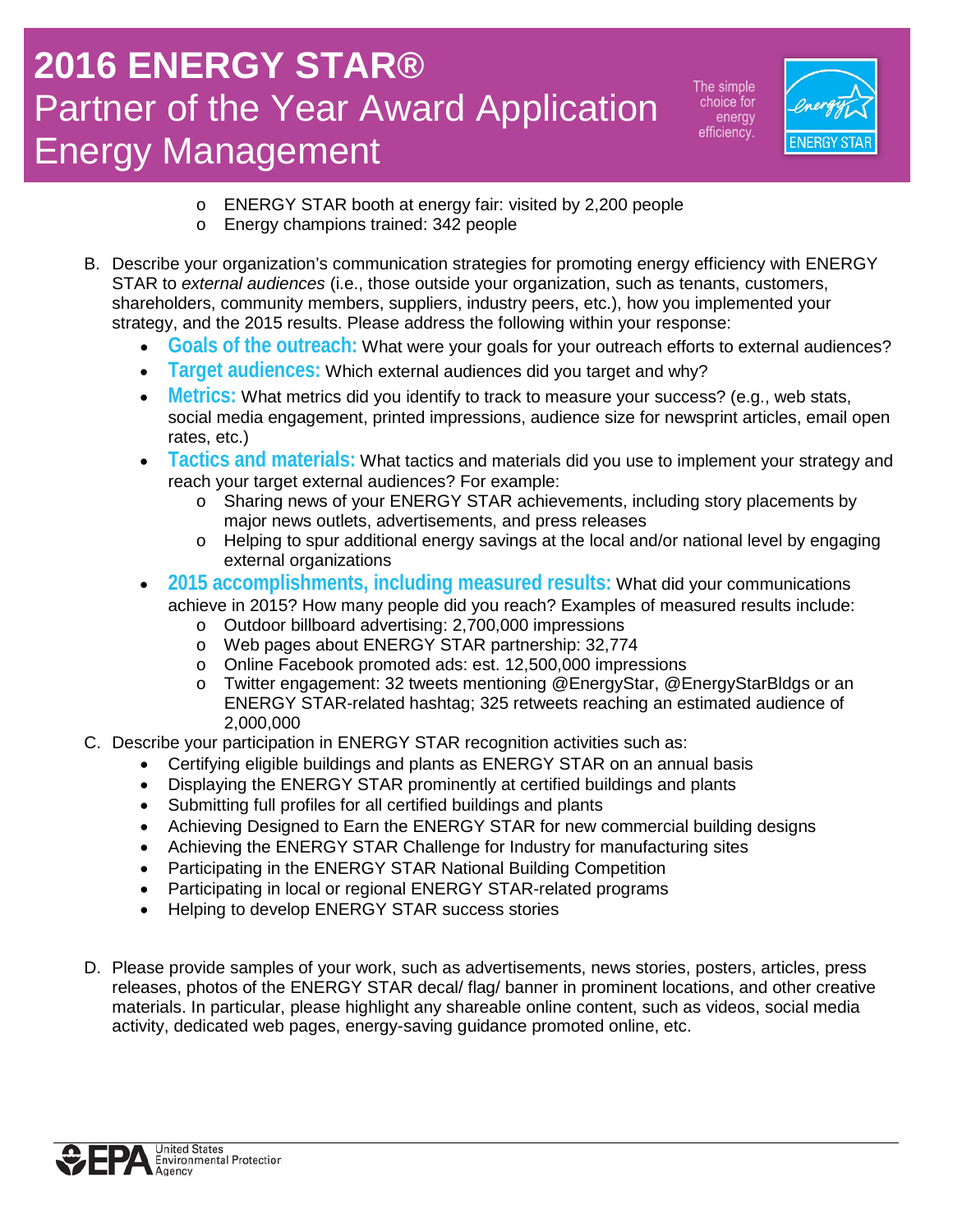The simple choice for energy efficiency.



**NOTE:** Supplemental materials submitted should reflect a sampling of an organization's strongest examples of external and internal communications **related to promoting their partnership and achievements with ENERGY STAR**. These materials should be submitted electronically with the application and include proper use of the ENERGY STAR logo.

Please note that EPA is not looking for entire PowerPoint presentations, but, rather, excerpts of slide sets where ENERGY STAR was highlighted. This helps reduce the length of attachments and allows the strongest examples to be demonstrated. Some applicants have found it helpful to prepare a slide set with multiple examples of outreach included on a single slide.

### Section 3 – Demonstration of Energy Savings **30** points

This section of the application focuses on actual energy performance improvements achieved by your organization during the past year. Your application will be judged on both the magnitude of your improvements in 2015, as well as your current energy performance relative to your peers.

While 2015 savings are the focus of this section, you are encouraged to report and illustrate the cumulative accomplishments of your efforts (e.g., dollars saved since program began, total energy saved since "x date in the past," etc.) When highlighting cumulative accomplishments, include a timeframe for the longer term accomplishments (e.g., saved \$3 million in 2015 and more than \$10 million since 2001).

Please note that commercial and institutional building partners will respond to section A only, and industrial partners will respond to section B only.

## **A. Commercial and Institutional Building Partners**

All Commercial and Institutional Building Partners **must** summarize and provide a POY Report from Portfolio Manager showing organization-wide improvements. This POY Report must be generated for the period ending August 2015 or later. Additional supplemental guidance for generating this report can be found at [www.energystar.gov/awards.](http://www.energystar.gov/awards)

In your summary, please provide one or more equivalency statements for your energy savings by equating them to a metric related to your business or industry, or other financial or environmental metrics. Examples include:

- Number of first-year teachers that could be hired
- Number of MRI machines that could be purchased
- Number of hotel rooms that could be rented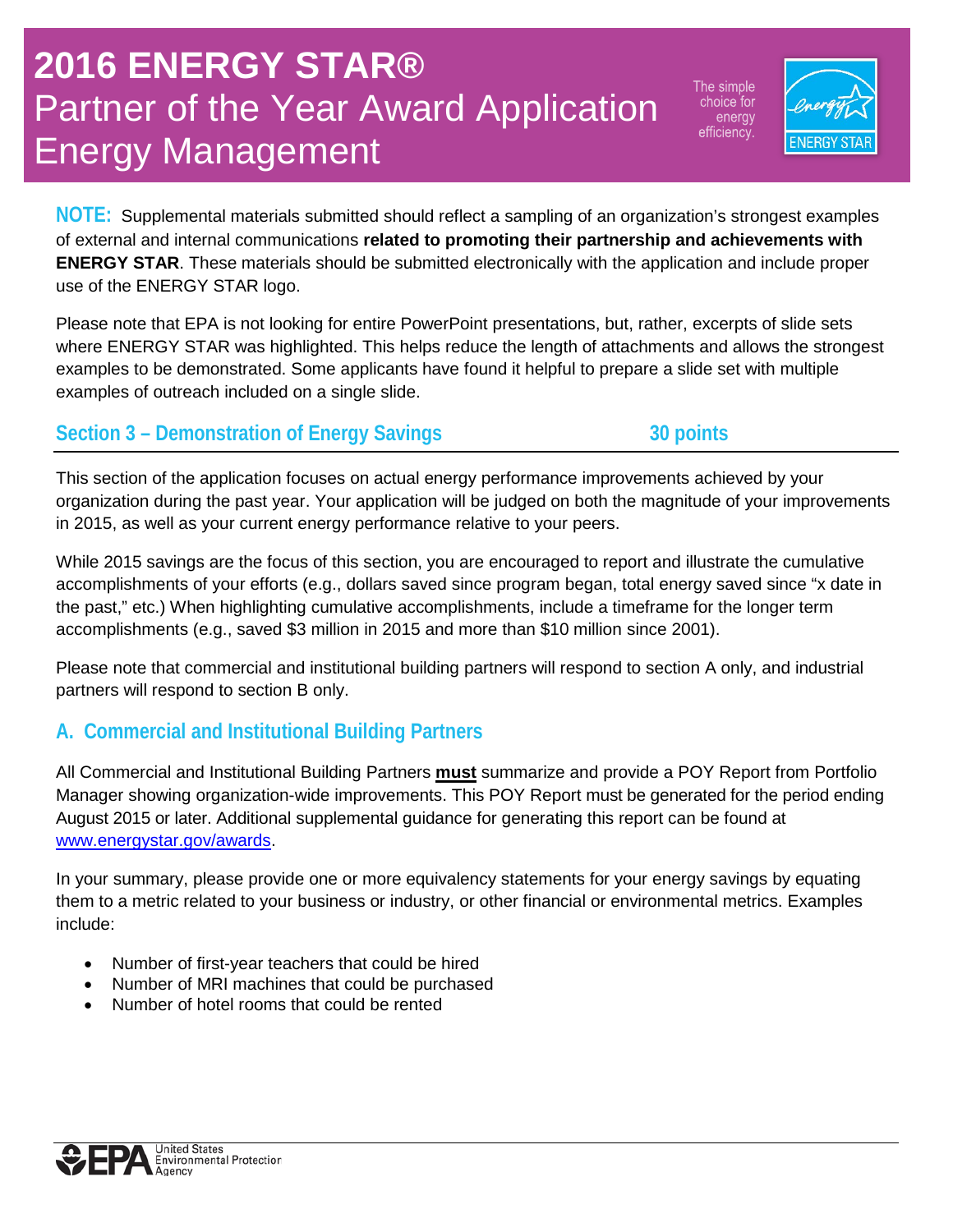The simple choice for energy efficiency.



## **B. Industrial Partners (NAICS 21, 31-33)**

The entire table must be included in your narrative. Please provide a summary of your organization-wide energy performance, and copy the completed table into your narrative. If the company's energy program is global, you may choose to include all of the operations worldwide or only the operations in the U.S. Please be sure to use the proper units and intensities as stated in the table.

| 1. Number of facilities tracked and benchmarked by<br>plant type *                                                                                                           |  |
|------------------------------------------------------------------------------------------------------------------------------------------------------------------------------|--|
| 2. Total number of facilities operated by plant type                                                                                                                         |  |
| 3. Total output, in units, which apply to the business of<br>your company and correlate with energy usage, e.g. $\text{ft}^2$ ,<br>tons of a specific product, etc. for 2015 |  |
| 4. Aggregate energy intensity for 2015** in MMBtu/total<br>output                                                                                                            |  |
| 5. Aggregate energy intensity for the corresponding                                                                                                                          |  |
| period in 2014 in MMBtu/total output                                                                                                                                         |  |
| 6. Change in energy intensity (#4-#5)                                                                                                                                        |  |
| 7. Aggregate energy intensity for the corresponding                                                                                                                          |  |
| period in an earlier year*** in MMBtu/total output                                                                                                                           |  |
| 8. Change in energy intensity (#4 - #7)                                                                                                                                      |  |

\*Plant type refers to the primary process used or product produced by the plant, e.g. auto assembly, metal casting; cement; etc.

\*\*Calculate using 12 months of continuous data. Due to the deadline for this application, it is acceptable to complete the 12 month period using data from the final two months in 2014, e.g. the data period could be from November 2014 through October 2015.

\*\*\*Selection of the specific year is at your discretion. If 2014 represents the first year for which energy was tracked, please enter "not available" in rows 7 and 8.

Lines 7 and 8 in the table are requested to enable a view of your energy program's long-term energy savings. To further illustrate these long-term savings, you may provide equivalent dollars saved along with carbon dioxide emissions prevented for the equivalent period.